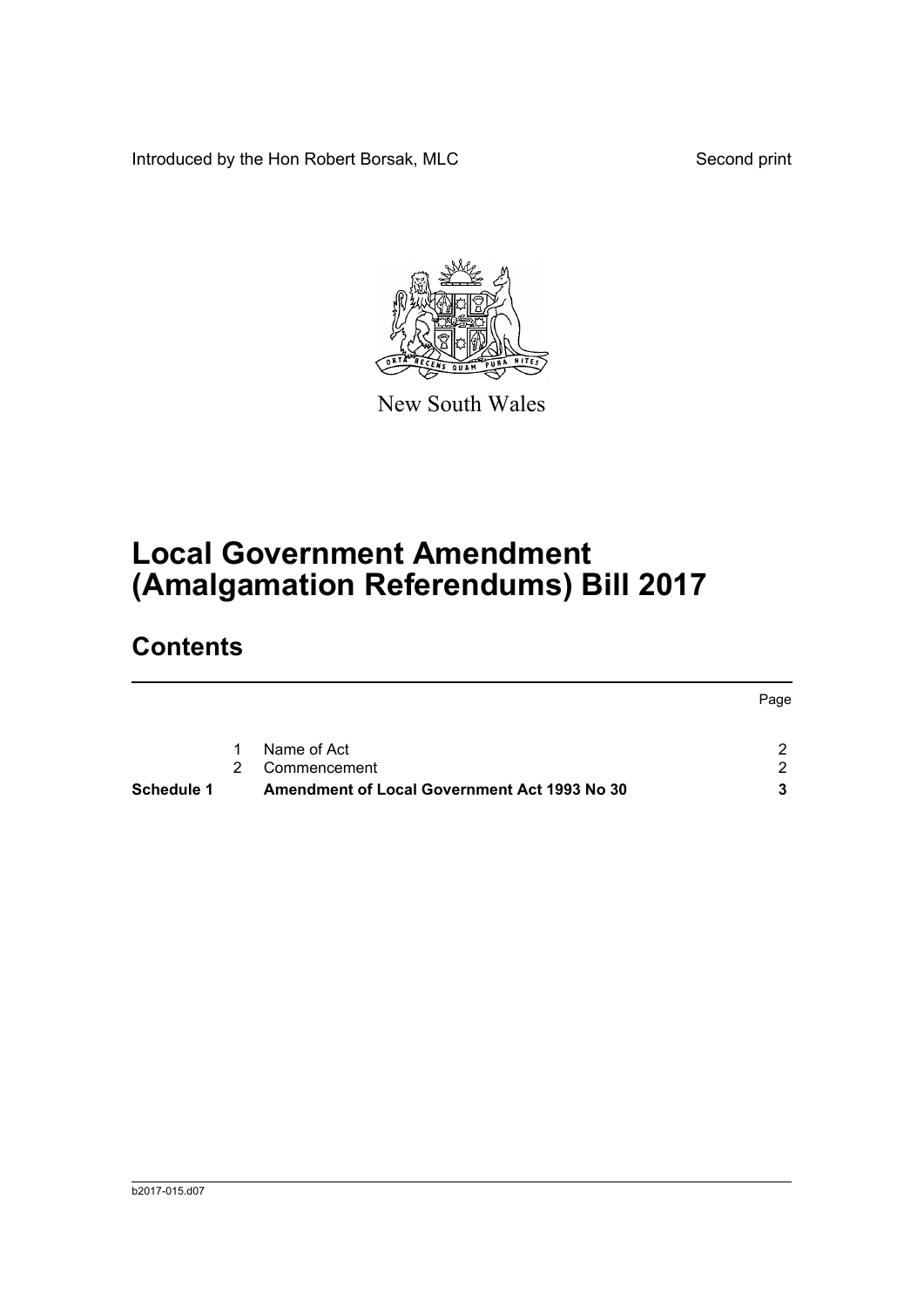*This PUBLIC BILL, originated in the LEGISLATIVE COUNCIL and, having this day passed, is now ready for presentation to the LEGISLATIVE ASSEMBLY for its concurrence.*

*Legislative Council*

*Clerk of the Parliaments.*



New South Wales

# **Local Government Amendment (Amalgamation Referendums) Bill 2017**

Act No , 2017

# **A Bill for**

An Act to amend the *Local Government Act 1993* to require referendums to be held in relation to the amalgamation or proposed amalgamation of local councils.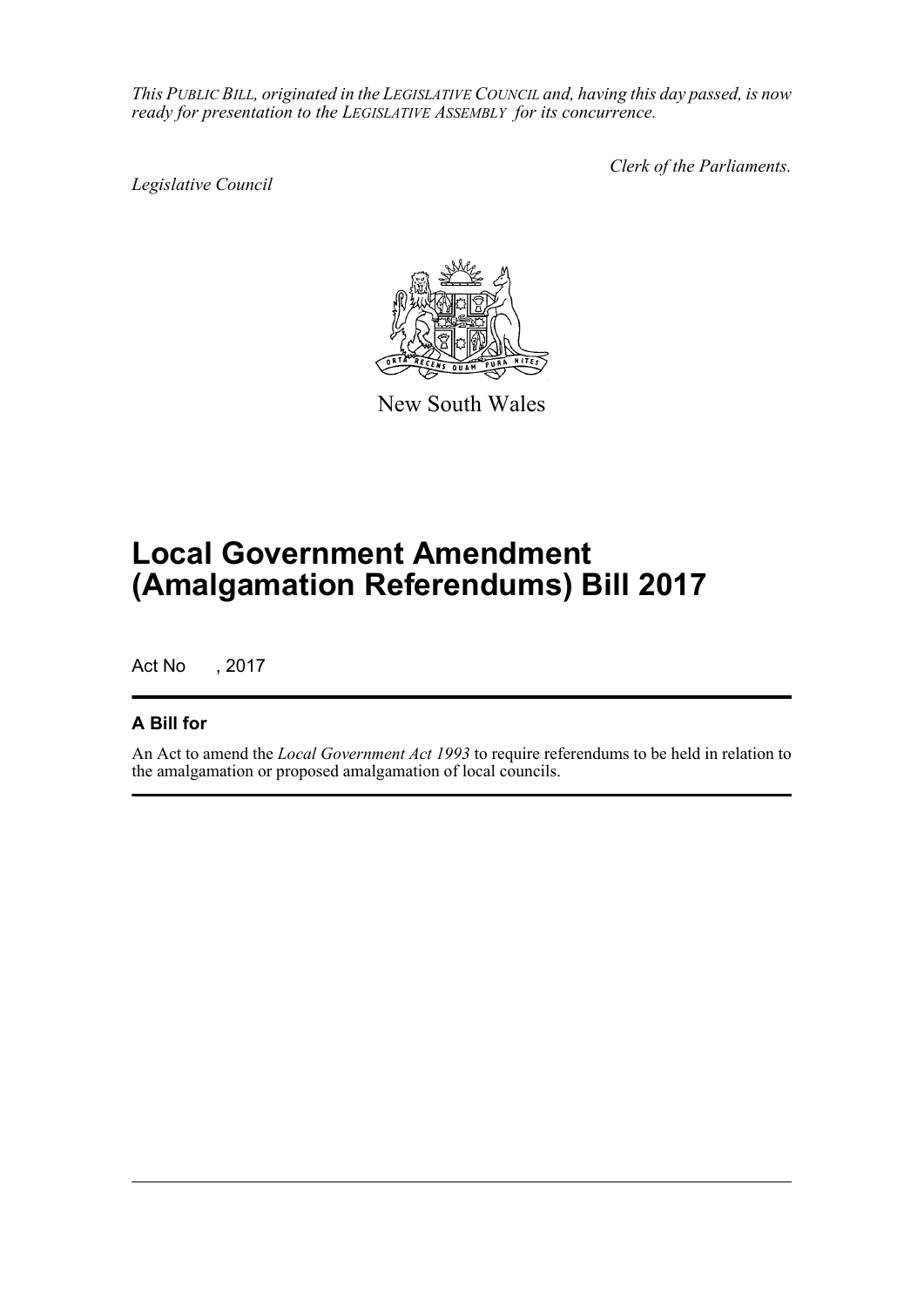## <span id="page-2-0"></span>**The Legislature of New South Wales enacts:**

# **1 Name of Act**

This Act is the *Local Government Amendment (Amalgamation Referendums) Act 2017*.

## <span id="page-2-1"></span>**2 Commencement**

This Act commences on the date of assent to this Act.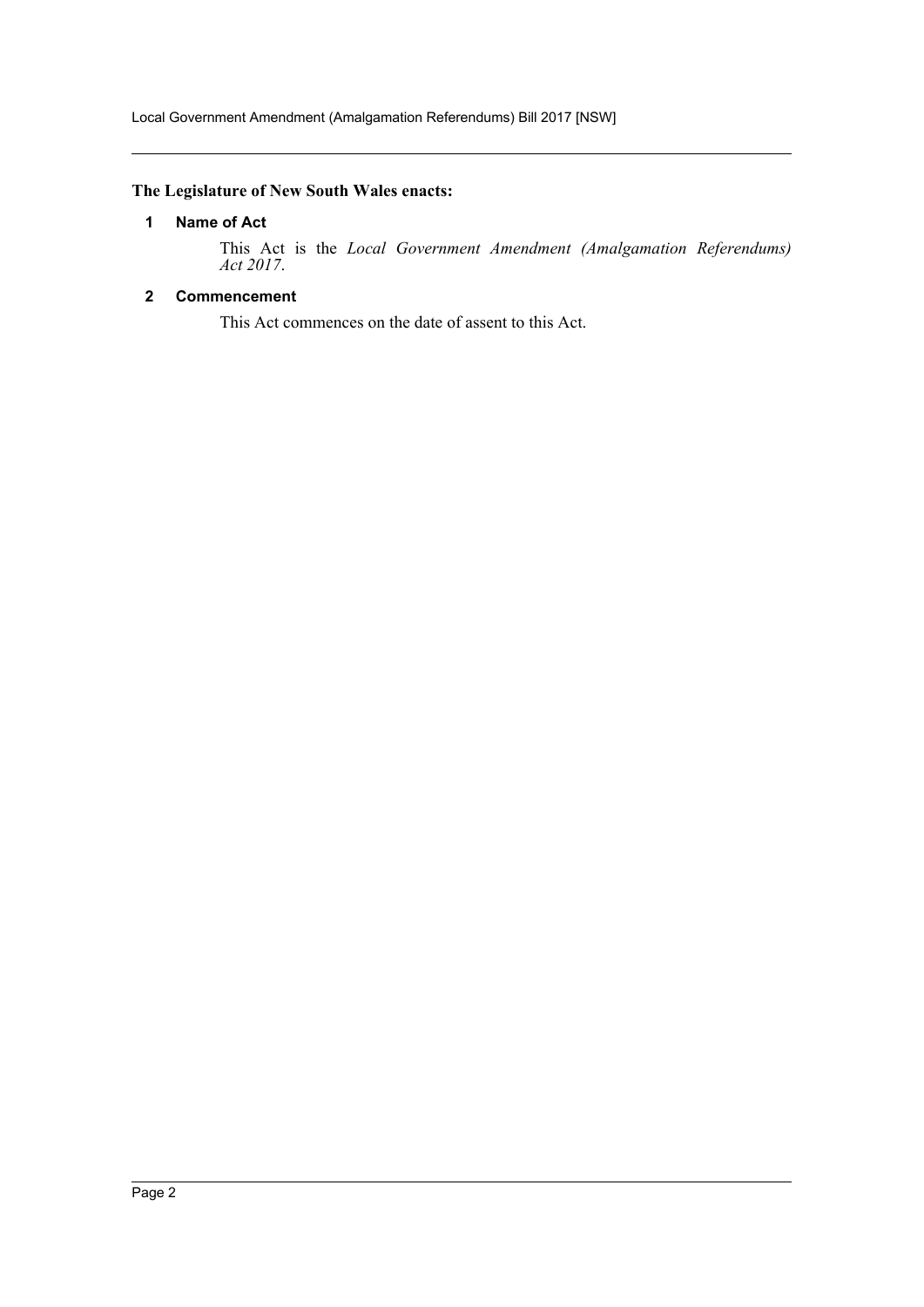# <span id="page-3-0"></span>**Schedule 1 Amendment of Local Government Act 1993 No 30**

#### **[1] Chapter 9 How are councils established?**

Omit Division 2B of Part 1. Insert instead:

### **Division 2B Procedure (including referendum) required before areas amalgamated**

**Note.** This Division sets out the procedure required to be followed before one or more areas can be amalgamated.

#### **218D Exercise of functions under sec 218A**

One or more areas may be amalgamated under section 218A only if a proposal for the amalgamation is dealt with under this Division.

#### **218E Proposal may be initiated by Minister, council or electors**

- (1) An amalgamation proposal may be made by the Minister or it may be made to the Minister by a council affected by the proposal or by an appropriate minimum number of electors.
- (2) An *appropriate minimum number of electors* is:
	- (a) if a proposal applies to the whole of one or more areas, 250 of the enrolled electors for each area or 10 per cent of them, whichever is the greater, or
	- (b) if a proposal applies to part only of one or more areas, 250 of the enrolled electors for that part or 10 per cent of them, whichever is the lesser.

#### **218F Referral of proposal for examination and report**

- (1) On making or receiving an amalgamation proposal, the Minister must refer it for examination and report to the Boundaries Commission or to the Departmental Chief Executive.
- (2) Sections 263, 264 and 265 apply to the examination of an amalgamation proposal by the Departmental Chief Executive in the same way as they apply to the examination of a proposal by the Boundaries Commission.
- (3) If an amalgamation proposal has been referred to the Departmental Chief Executive under this section:
	- (a) the Departmental Chief Executive must furnish the Departmental Chief Executive's report to the Boundaries Commission for review and comment, and
	- (b) the Boundaries Commission must review the report and send its comments to the Minister.

#### **218G Minister may recommend amalgamation to Governor**

- (1) The Minister may recommend to the Governor that the amalgamation proposal be implemented:
	- (a) with such modifications as arise out of:
		- (i) the Boundaries Commission's report, or
		- (ii) the Departmental Chief Executive's report (and, if applicable, the Boundaries Commission's comments on that report), and
	- (b) with such other modifications as the Minister determines,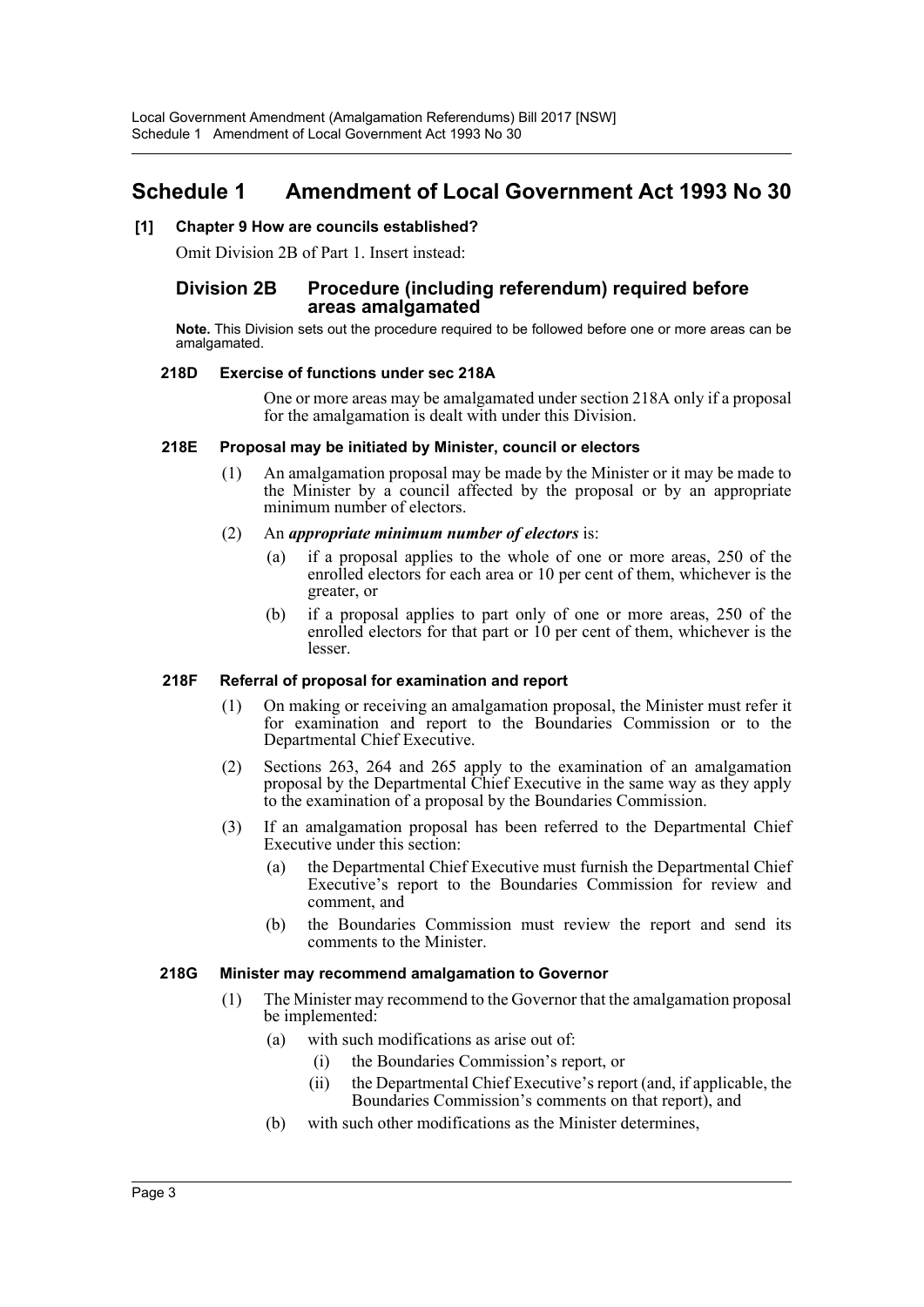but may not do so if of the opinion that the modifications constitute a new proposal.

(2) The Minister may decline to recommend to the Governor that the proposal be implemented.

#### **218H Minister may not recommend amalgamation unless approved by referendum**

- (1) The Minister may not recommend to the Governor that an amalgamation proposal be implemented unless:
	- (a) the Minister initiates a referendum to give effect to the amalgamation and any associated boundary alteration on specified terms (an *amalgamation referendum*), and
	- (b) the amalgamation referendum has approved the amalgamation in those terms.
- (2) Nothing in this section affects the operation of Schedule 10.

#### **218I Conduct of amalgamation referendum**

(1) Part 1 and Part 6 (except Divisions 3 and 5) of Chapter 10 apply to an amalgamation referendum, with such modifications as may be necessary, in the same way as they apply to an election.

**Note.** Part 1 of Chapter 10 identifies the people who are entitled to vote in council elections, and Part 6 governs the conduct of those elections. Division 3 of Part 6 of that Chapter deals with nominations for election, Division 4 with failure to vote and Division 5 with miscellaneous matters such as irregularities of form or procedure in elections, overdue elections and those declared void.

- (2) The persons entitled to vote at such a referendum are the persons entitled to vote in an election of councillors for an area affected by the amalgamation proposal or any associated boundary alteration proposal.
- (3) An amalgamation referendum may be taken on any Saturday, including the Saturday of an ordinary election.
- (4) The question at an amalgamation referendum is carried if it is supported by a majority of the votes cast.
- (5) The reference to votes in subsection (4) does not include a reference to any vote that, pursuant to the regulations, is found to be informal.
- (6) The decision made at an amalgamation referendum binds the Minister until changed or affected by a subsequent inconsistent decision by a subsequent amalgamation referendum.
- (7) Expenses incurred by the general managers of the councils concerned, or by the Electoral Commissioner (including the remuneration of election officials) in connection with an amalgamation referendum are to be met by the councils concerned, in proportion to the number of electors in each council's area, and are recoverable from the councils in such proportions as a debt owed to the Electoral Commissioner.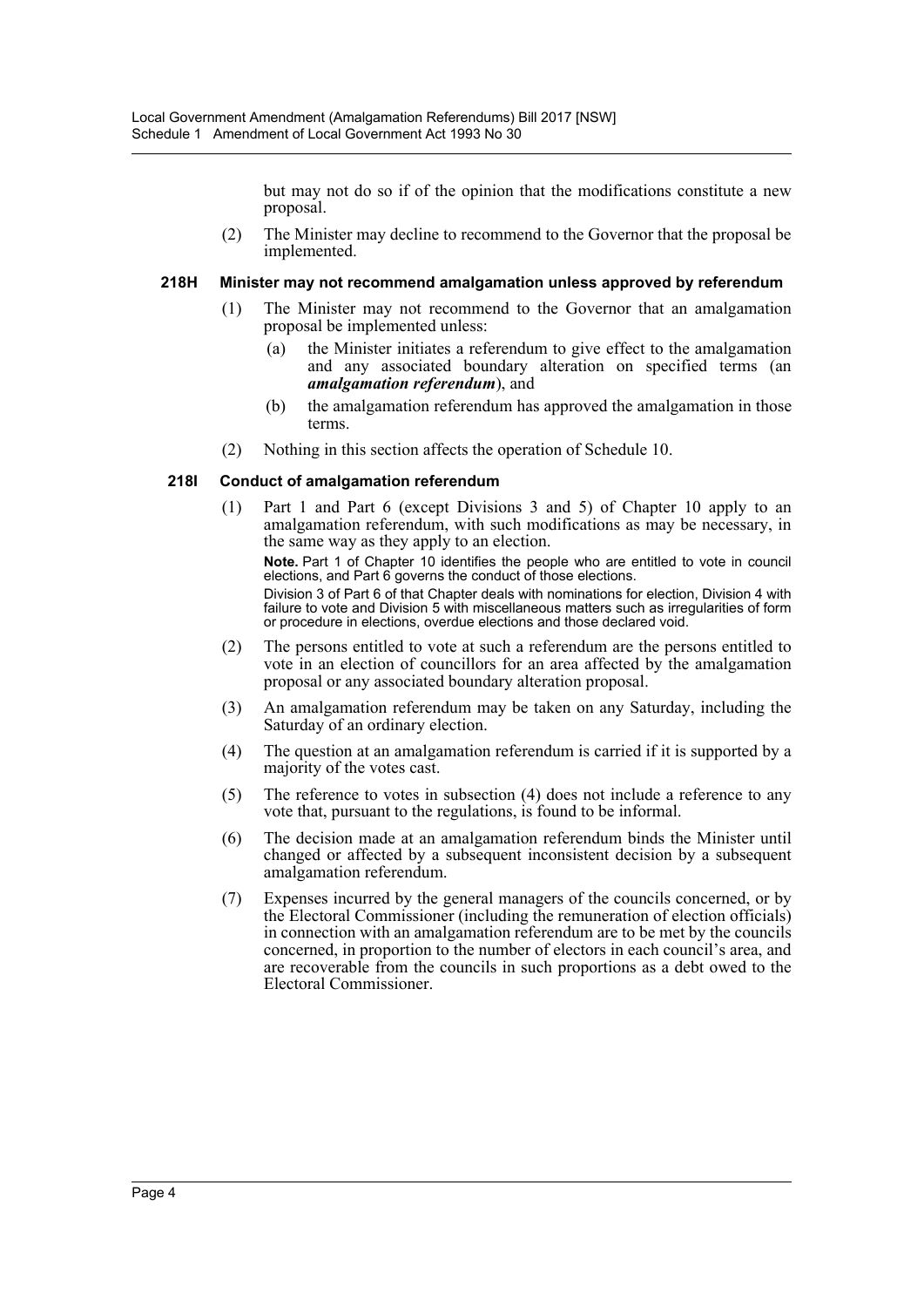# **Division 2C Procedure before boundaries can be altered**

**Note.** This Division sets out the procedure required to be followed before the boundaries of one or more areas can be altered. This Division reflects the procedure that applied to the alteration of boundaries before the commencement of the *Local Government Amendment (Amalgamation Referendums) Act 2017*.

#### **218J Exercise of functions under sec 218B**

The boundaries of one or more areas may be altered under section 218B only if a proposal for the alteration is dealt with under this Division.

#### **218K Proposal may be initiated by Minister, council or electors**

- (1) A proposal may be made by the Minister or it may be made to the Minister by a council affected by the proposal or by an appropriate minimum number of electors.
- (2) An appropriate minimum number of electors is:
	- (a) if a proposal applies to the whole of an area, 250 of the enrolled electors for each area or 10 per cent of them, whichever is the greater, or
	- (b) if a proposal applies to part only of an area, 250 of the enrolled electors for that part or 10 per cent of them, whichever is the lesser.

#### **218L Referral of proposal for examination and report**

- (1) On making or receiving a proposal, the Minister must refer it for examination and report to the Boundaries Commission or to the Departmental Chief Executive.
- (2) Sections 263, 264 and 265 apply to the examination of a proposal by the Departmental Chief Executive in the same way as they apply to the examination of a proposal by the Boundaries Commission.
- (3) If a proposal that is not supported by one or more of the councils affected by it has been referred to the Departmental Chief Executive under subsection (1):
	- (a) the Departmental Chief Executive must furnish the Departmental Chief Executive's report to the Boundaries Commission for review and comment, and
	- (b) the Boundaries Commission must review the report and send its comments to the Minister.
- (4) The Minister may recommend to the Governor that the proposal be implemented:
	- (a) with such modifications as arise out of:
		- (i) the Boundaries Commission's report, or
		- (ii) the Departmental Chief Executive's report (and, if applicable, the Boundaries Commission's comments on that report), and
	- (b) with such other modifications as the Minister determines,

but may not do so if of the opinion that the modifications constitute a new proposal.

(5) The Minister may decline to recommend to the Governor that the proposal be implemented.

#### **[2] Section 354B Definitions**

Omit "section 218E" from paragraph (c) of the definition of *proposal* in section 354B (1). Insert instead "section 218K".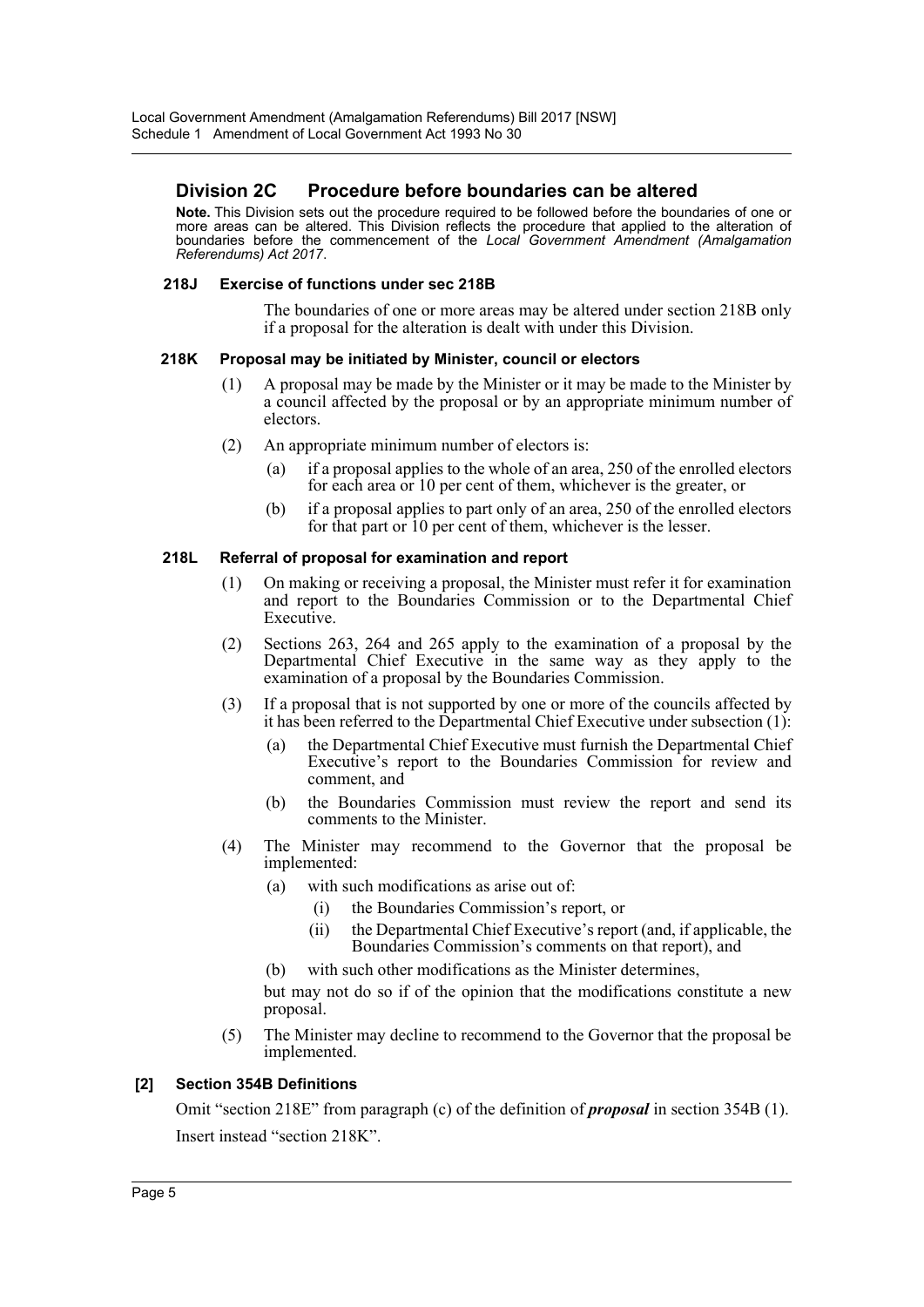### **[3] Section 354B (1), definition of "proposal period"**

Omit "section 215 or 218E" from subparagraph (b) (i). Insert instead "section 215, 218G or 218L".

## **[4] Schedule 10**

Insert after Schedule 9:

# **Schedule 10 Special provisions relating to certain council amalgamations and proposed council amalgamations**

#### **1 Plebiscite to be undertaken regarding council amalgamations that occurred in 2016**

- (1) This clause applies to an amalgamation of areas by a proclamation made under Division 2A of Part 1 of Chapter 9 in 2016.
- (2) A plebiscite is to be conducted to ascertain whether the electors of the amalgamated area wish the amalgamation to be reversed.
- (3) The plebiscite is to be conducted within 1 month of the commencement of this Schedule.
- (4) The results of the plebiscite are to be given in a form that shows the votes cast by the electors of each former area within the amalgamated area.
- (5) It is the duty of the Minister to use his or her best endeavours to give effect to the wishes of the majority of the electors of each former area as expressed by the votes cast at a plebiscite conducted under this clause.

**Note.** For example, if, in the plebiscite for the newly amalgamated Northern Beaches area, the majority of the electors of the former Pittwater area vote for the amalgamation to be reversed, it is the duty of the Minister for Local Government to use his or her best endeavours to give effect to that vote. This is the case even if the majority of the electors of the Northern Beaches area as a whole did not vote for the amalgamation to be reversed.

(6) In this clause:

*elector of a former area* means an elector enrolled in respect of an address within the boundaries of the former area.

*former area* means an area that has been amalgamated.

#### **2 Referendum required before certain proposed council amalgamations**

- (1) This clause applies to the proposed amalgamations of the following areas:
	- (a) Burwood, Canada Bay and Strathfield,
	- (b) Hornsby and Ku-ring-gai,
	- (c) Hunter's Hill, Lane Cove and City of Ryde,
	- (d) Mosman, North Sydney and City of Willoughby,
	- (e) City of Randwick, Waverley and Woollahra.
- (2) A proclamation under Division 2A of Part 1 of Chapter 9 to give effect to a proposed amalgamation of areas to which this clause applies must not be made unless approval to do so has been given by the electors of each of the areas concerned at a referendum conducted under this Schedule.
- (3) The question at a referendum is carried if it is supported by a majority of the votes cast by the electors of the area.